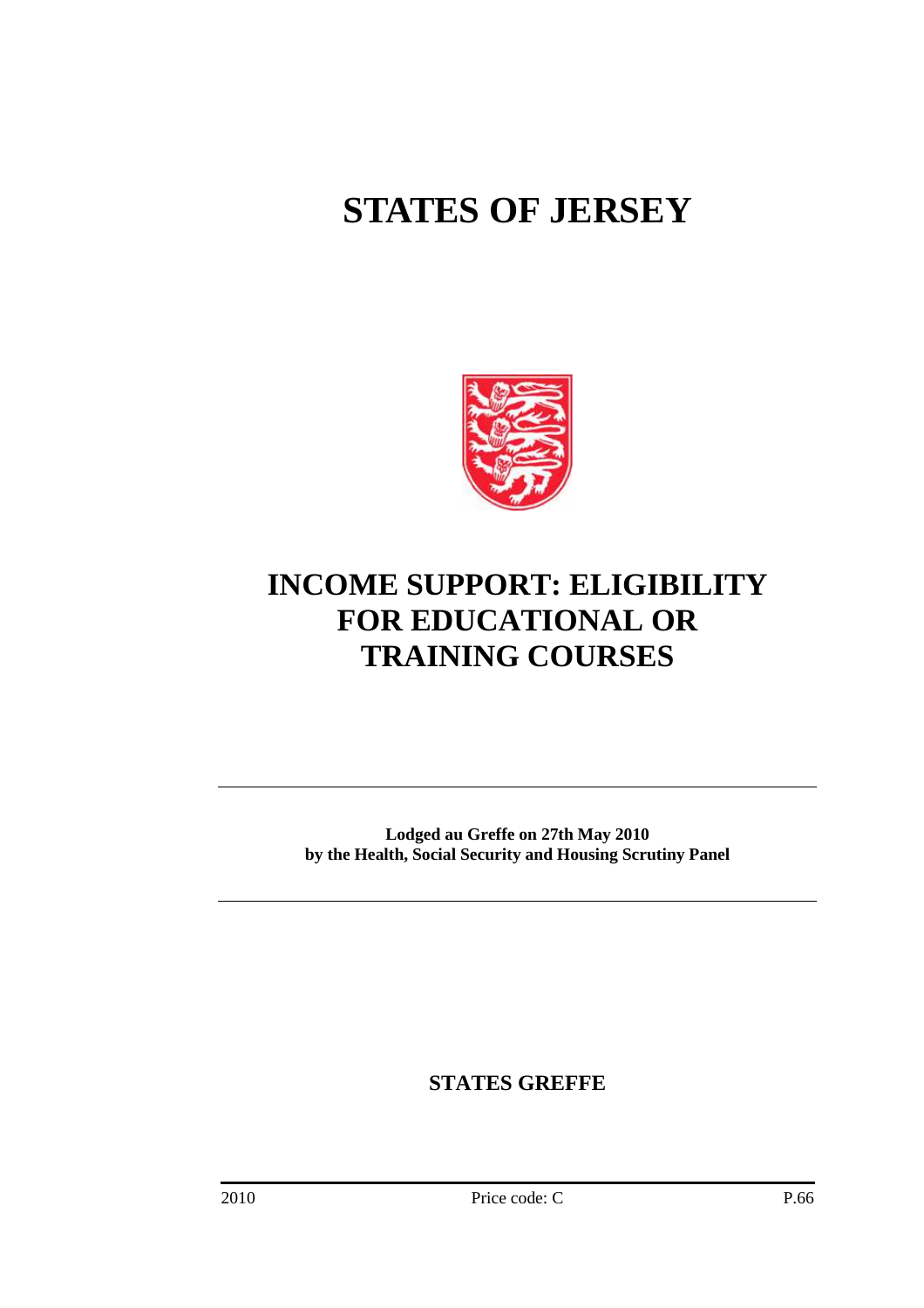# **PROPOSITION**

# **THE STATES are asked to decide whether they are of opinion** −

 to request the Minister for Social Security, in consultation with the Ministers for Education, Sport and Culture and Economic Development, to review his policy on the eligibility for Income Support for those who wish to pursue an educational or training course in order to –

- (a) produce a definitive and clear list of acceptable courses;
- (b) amend Income Support Guidelines for Social Security staff appropriately; and
- (c) ensure that this list is widely communicated to all stakeholders in ample time for the September 2010 intake of students.

HEALTH, SOCIAL SECURITY AND HOUSING SCRUTINY PANEL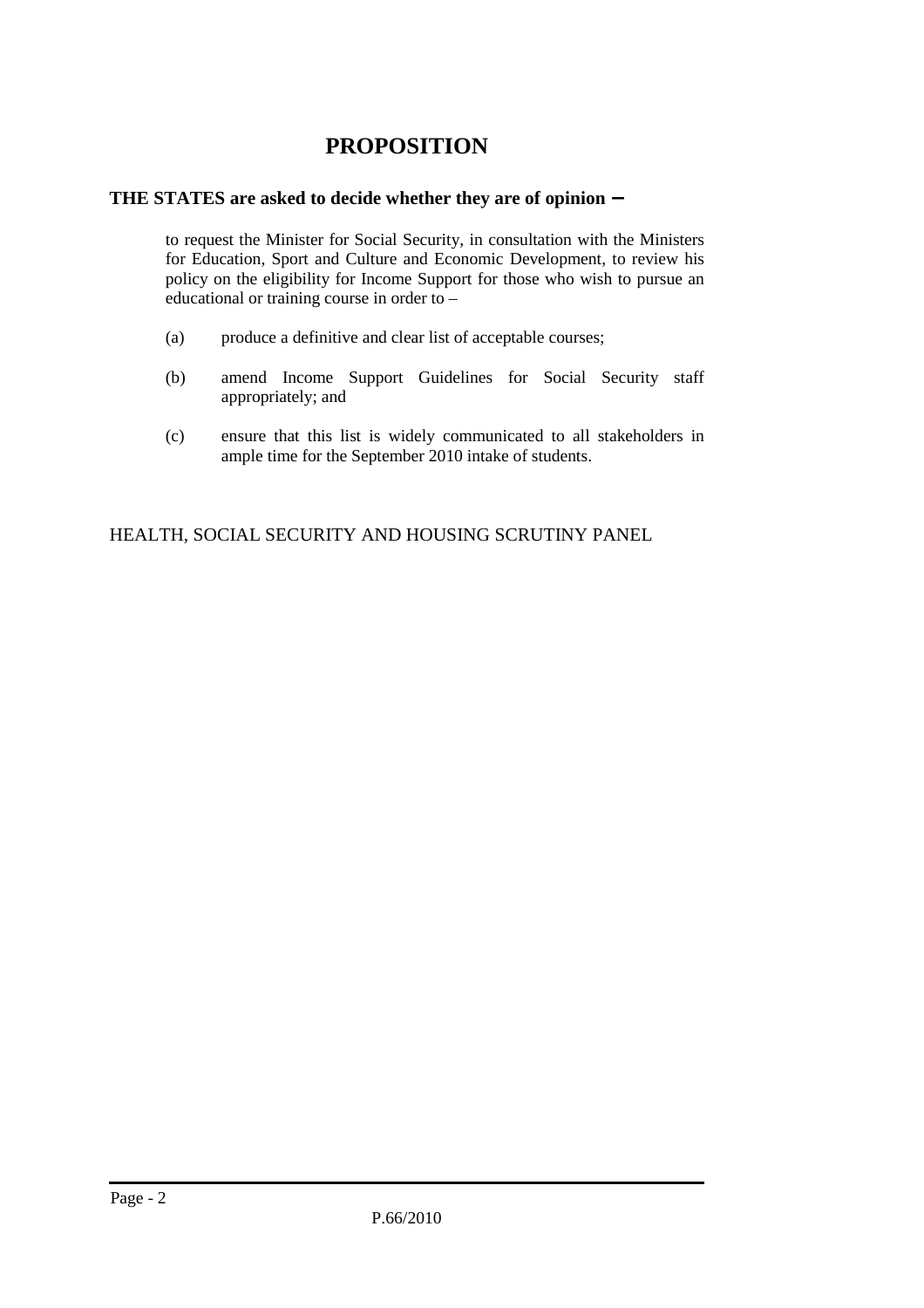#### **REPORT**

Ministerial government was supposed to bring us "joined-up" government. The Skills Executive, which brought together 3 Ministers, namely Social Security, Education, Sport and Culture and Economic Development, to co-operate over the provision of training and employment, has done much to promote this co-ordinated approach. Sadly, in some areas it has failed properly to do so. One such area has been at the interface between Income Support (IS) and educational and training courses.

Income Support was introduced in January 2008 and, by the end of the year, Deputy G.P. Southern, the Panel's Vice-Chairman, was being contacted by students at Highlands College who stated that there were problems in obtaining IS for some courses. In particular, single parents with young children were reporting difficulties. Deputy Southern dealt with these cases on an individual basis.

We anticipated that these issues were simply teething problems which would be sorted out for the following academic year. Members will have noted recommendation 30 made in S.R.5/2009 *Review of Income Support*, which stated –

*"Given the current economic situation, the Minister should ensure more flexibility in accepting a wider range of training opportunities to support young people."* 

The formal response from the Minister was as follows –

*"The Department, as part of the Skills Executive, is working to provide a wider range of training opportunities to support young people in the current economic situation. Additional funding has been sought and received from the Economic Stimulus programme to support a variety of training schemes aimed at young people."* 

Prior to that, members will also be aware that Deputy Southern was already independently calling for an early review of the delivery of IS to be completed in 2009: in his seventh amendment to the Annual Business Plan 2009 – P.113/2008 – which the States Assembly rejected on 17th September 2008. Had that review been undertaken by the Department in the timescale Deputy Southern had suggested, this issue would surely have been picked up and sorted out by now. It was not.

#### **Additional funding**

The importance of the training issue has been highlighted by the creation of an additional 117 places at Highlands, funded to the tune of £620,000 from the Fiscal Stimulus Fund to commence in September this year. The Minister for Education, Sport and Culture pointed out that more people are turning to further education to improve their skills and gain qualifications, while there are fewer job opportunities due to the recession –

*"As a result of reduced employment opportunities due to the economic downturn, demand for places on full-time courses at Highlands has increased significantly. I would like to place on record my thanks to the staff at Highlands and the Skills Board for their efforts in enabling more people to improve their skills which in turn will help them access work as the economy recovers."*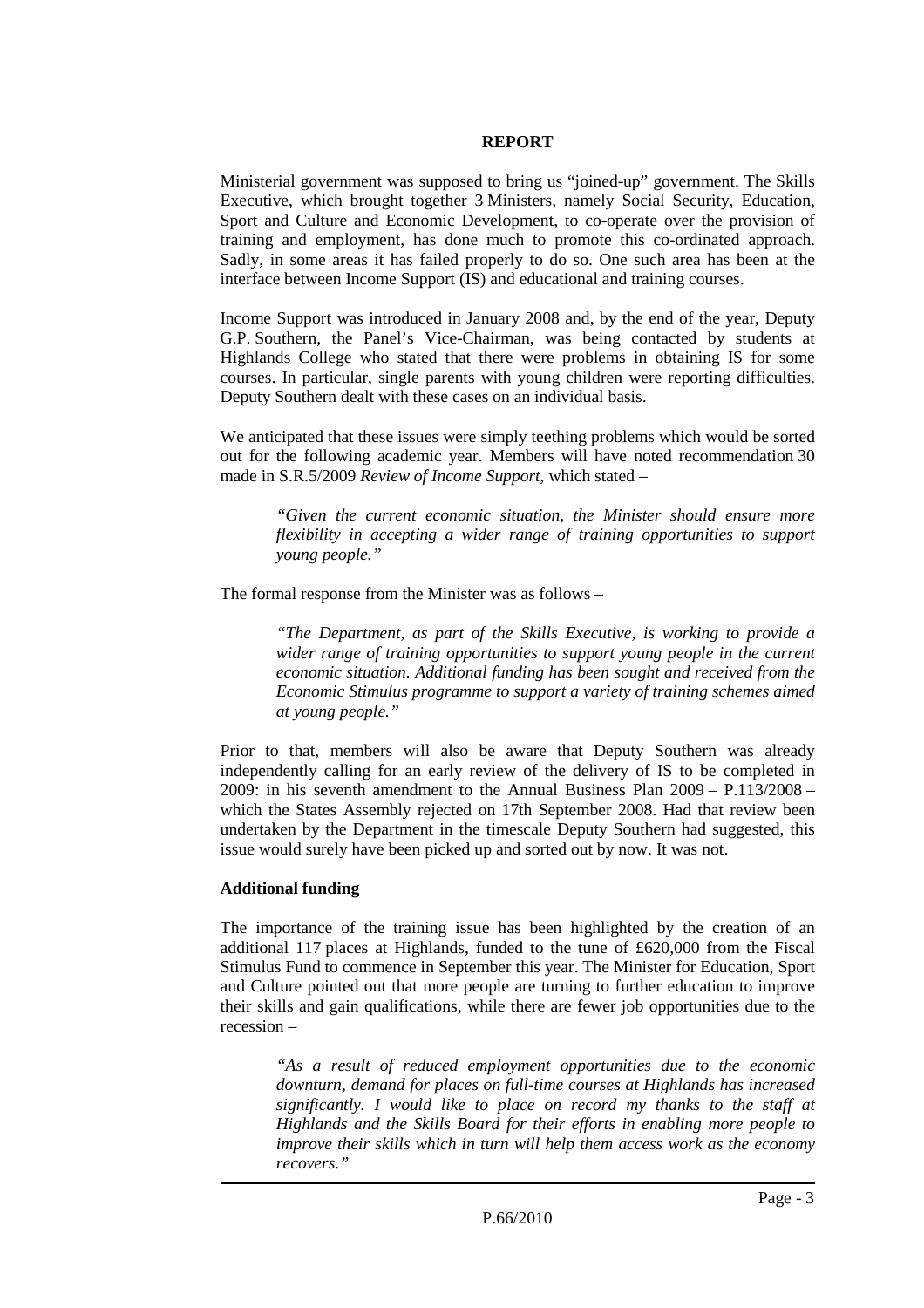The Minister for Treasury and Resources reinforced the long-term aims in the following terms –

*"Providing additional opportunities for full-time study leading to qualifications during an economic downturn should deliver long-term economic benefits through a more highly educated and skilled workforce, as well as the stimulus benefits in the short term.* 

*"Young people represent particularly high numbers of those actively seeking work so offering more study places for formal qualifications will help make people better prepared for employers, who become increasingly demanding during and after a recession."* 

In response to our enquiries, the Head of Highlands College reinforces the increased demand due to the recession thus –

*"The recession and the increase in unemployment meant that there has been an increase in applications for Highlands Return to Study and Access to Higher Education programmes. In September 2009, 31 students enrolled on Return to Study and 50 on Access. This was effectively a doubling of the numbers." (Appendix 3)*

Most of the problems that Deputy Southern has been made aware of have been to do with these 2 particular courses. The Head of Highlands goes on to say –

*'Highlands and Social Security work together to ensure that students receive appropriate financial support. This group is heterogeneous and not all are in receipt of benefit. The group includes people who have been made redundant and are looking to change career direction, people hoping to improve their skills to improve their life changes, and women returners. Some come with wide range of social issues and mental health problems.' (Appendix 3)* 

*'Despite this advice* [given on the Social Security application form]*, we have encountered some problems due to clients' perceptions that because they have a place on the course, they would have an automatic right to benefits, regardless of their previous financial and employment situation.' (Appendix 3)* 

Despite the new measures that are to be put in place for the September 2010 intake (contained in **Appendix 3**), there still appears to be a 2-stage process, which involves a decision on educational and training grounds made by Highlands staff or employment advisers and a second stage at Income Support made on ill-defined grounds of suitability. The approach advocated by this proposition should streamline the whole process.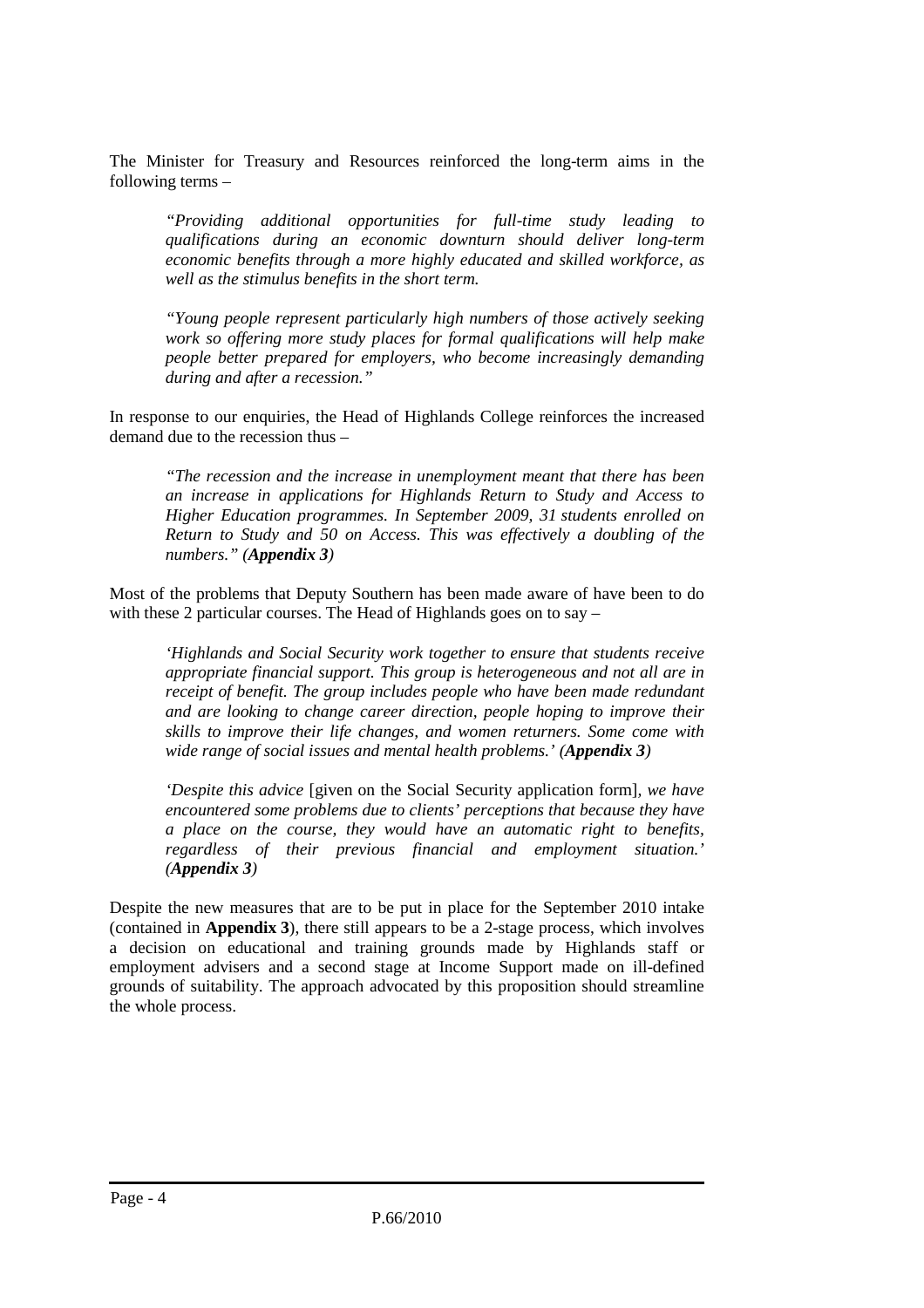# **Unemployment**

Whilst there has been a slight easing in the numbers of the unemployed in the latest figures, the outlook for September remains worrying, especially for our young people.

#### On 31st March 2010 –

- **The total number of people registered as unemployed and actively seeking work (ASW) in Jersey was 1,180**;
- the latest monthly ASW total is  $-$ 
	- $\blacktriangleright$  140 less than that of a month earlier, February 2010;
	- $\blacktriangleright$  130 greater than that of a year earlier, March 2009;
- 250 teenagers were registered as ASW, 60 fewer than in February 2010;
- 100 teenagers were on the Advance to Work Scheme.

The trend is demonstrated here –

# Figure 1- Total number of individuals registered as ASW, Jan 2009 - Mar 2010

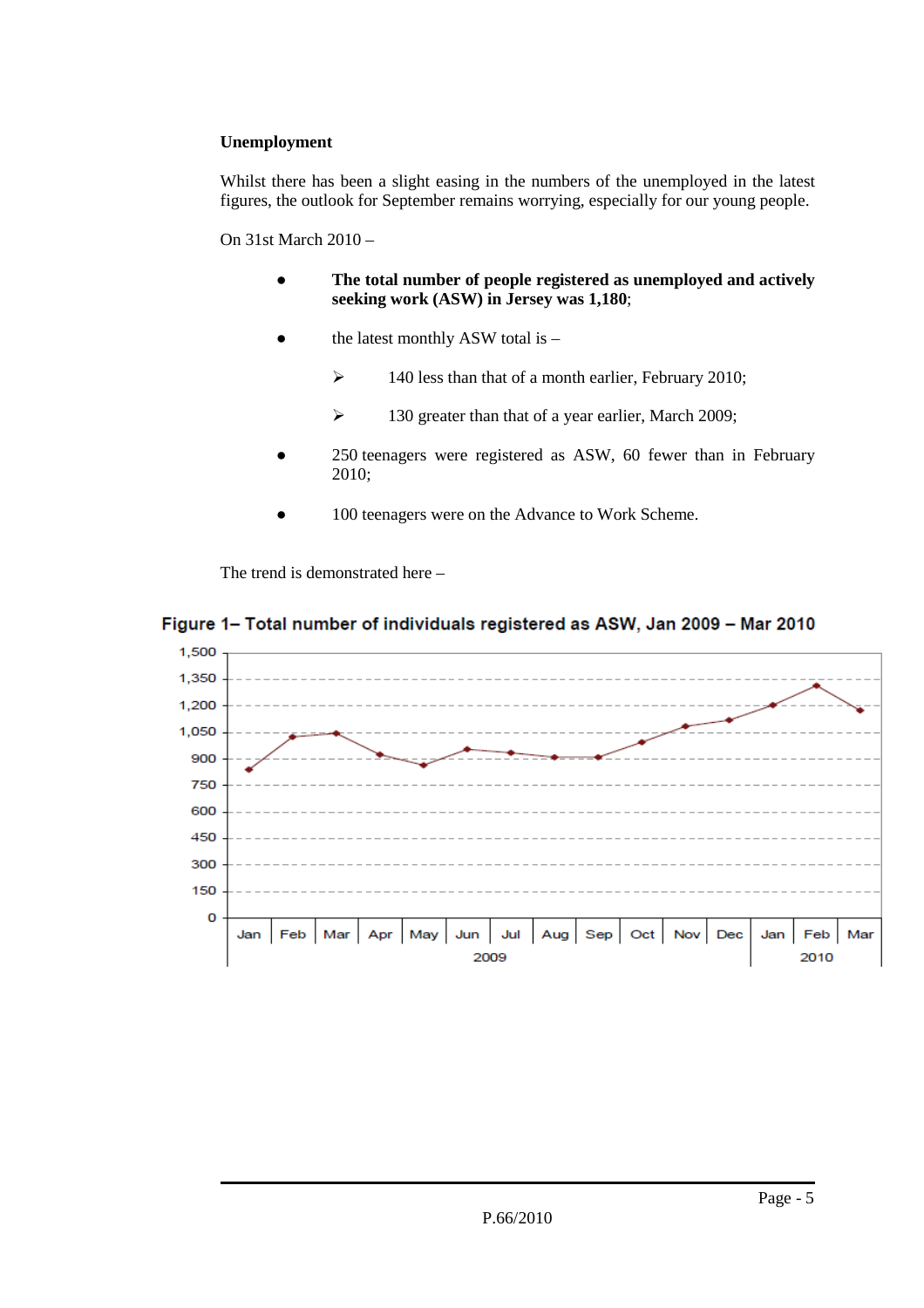Figure 3 shows the numbers registered as ASW by age of individuals for the last three months. January to March 2010. For each age-band, the number of ASW in March 2010 was lower than that of a month earlier. The largest change occurred for teenagers; with 60 fewer registered as ASW in March than in February (250 compared with 310, respectively).



Figure 3 - Individuals registered as ASW by age, Jan 2010 - Mar 2010

# **IS Policy**

In response to Question 5299 asked on 20th April 2010 by Deputy S. Pitman of St. Helier (**Appendix 1**) the Minister stated –

*"There are clear guidelines regarding the treatment of those on Income Support (IS) wishing to undertake education /training."* 

These guidelines are reproduced below.

# *4.6 Undertaking approved education or training (pages 15 – 16)*

People over the age of 65 and those with the main care of a child under five do not need to work to qualify for Income Support. If someone in one of these categories chooses to attend a training or education course, they will not normally be able to claim any additional financial assistance, in particular, they will not be entitled to an IS childcare component.

Anyone aged under 19 who is studying full-time in the sixth form of a school in Jersey (including Highlands College) is undertaking approved education. Anyone aged under 25 who is studying a degree level course and is receiving financial assistance from Education, Sports and Culture with the cost of tuition fees, is also undertaking approved education.

Someone who is employed and who chooses to give up work to start a course will only be approved if there are very good reasons for the decision, such as a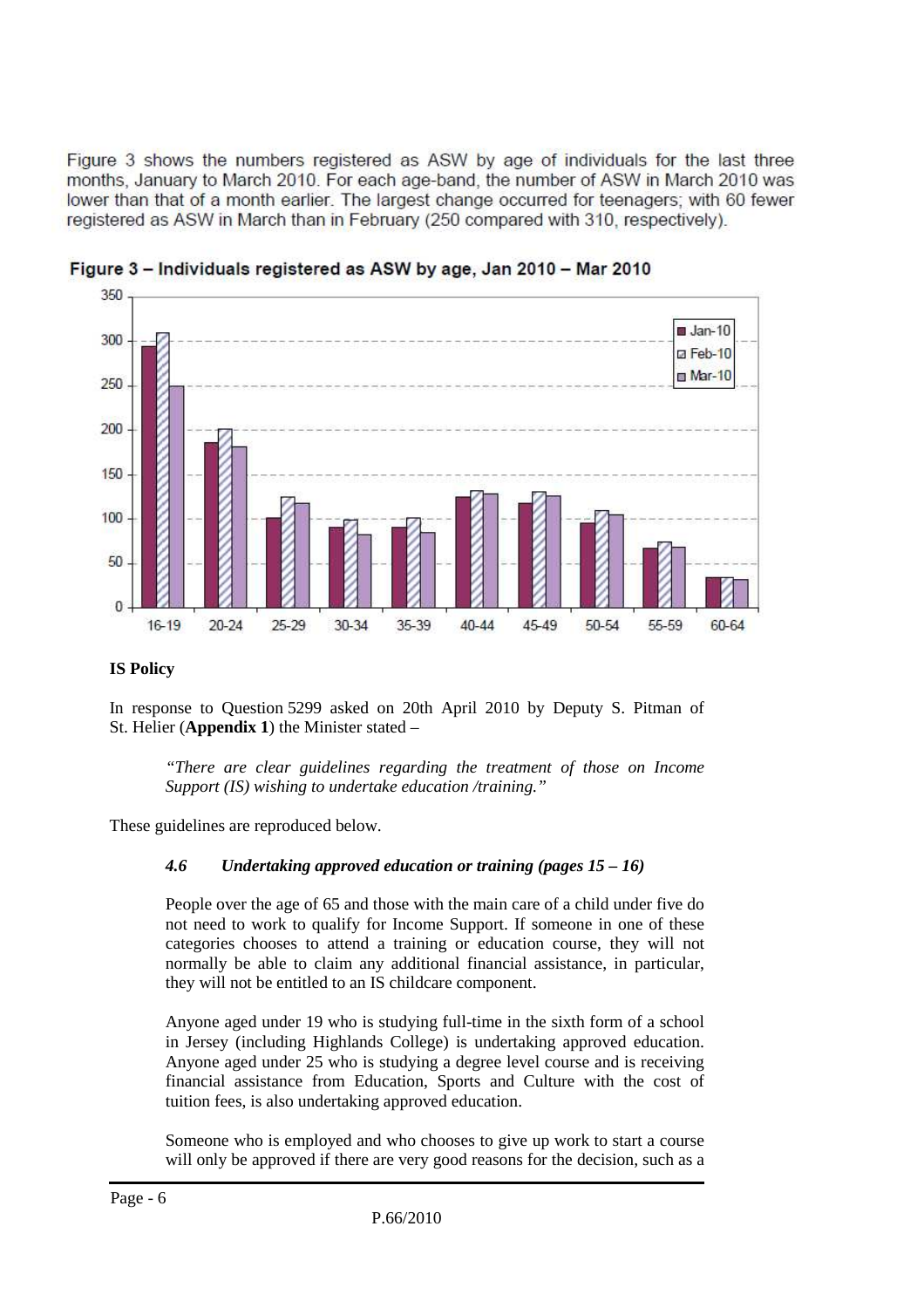medical condition that is making it difficult for the individual to continue in the job. Anyone considering a full time course should always seek advice from Social Security before making any firm commitment.

**Job seekers are encouraged to undertake education and training courses but these must be agreed with Careers Jersey, to confirm that the course is suitable and that the job seeker will improve their chances of obtaining employment by completing the chosen course.** Once someone has been approved on a course, their attendance record and performance on the course will be monitored. Anyone failing to attend regularly or not maintaining a reasonable standard of work will be treated as a job seeker.

\_\_\_\_\_\_\_\_\_\_\_\_\_\_\_\_\_\_\_\_\_\_\_\_\_\_\_\_\_\_\_\_\_\_\_\_\_\_\_\_\_\_\_\_\_\_\_\_\_\_\_\_\_\_\_\_\_\_\_\_\_\_\_\_\_\_\_\_\_

These guidelines are clarified in Answer 5299 thus –

*"Support is provided depending on the individual circumstances and the course proposed needs to be appropriate to the current education, background and potential of the applicant. For this reason it would not be practical for the department to produce a "definitive list".* 

*… individual prospective students must be considered on their own aptitudes and should seek personal advice which is available from Highlands College and Careers Jersey. The statement that "successful completion of (the Access to Higher Education course) is bound to improve a student's earning capacity" is an educational matter rather than a benefit issue but it is clear that for some individuals this course will be appropriate, but for many others it will not."* 

Problems arise, it seems, when applicants for IS considering a full-time course do "seek advice from Social Security". Depending on the officer, it seems that some will indeed be "encouraged to undertake courses", whereas others may be told that courses, especially the Access to Higher Education and Return to Learning courses, are "not appropriate". Some applicants have had conflicting advice on several occasions.

What appears to be happening is that, having been given clear advice by Careers Jersey and Highlands College on sound educational principles, potential students are prevented from study by contradictory decisions within the IS section.

The potential for confusion is not helped by the refusal of the Department to produce a definitive list of acceptable courses and to rely on sound educational advice for individual decisions.

Members will note that the Minister, in answer to Question 5240, stated –

*"This matter will be considered in the IS review to commence in the second half of 2010."* 

Members should be aware that this review is unlikely to report before the end of 2010, too late for the start of the academic year. **Appendix 2** shows that recruitment for the Access course starts with an initial meeting on 15th May.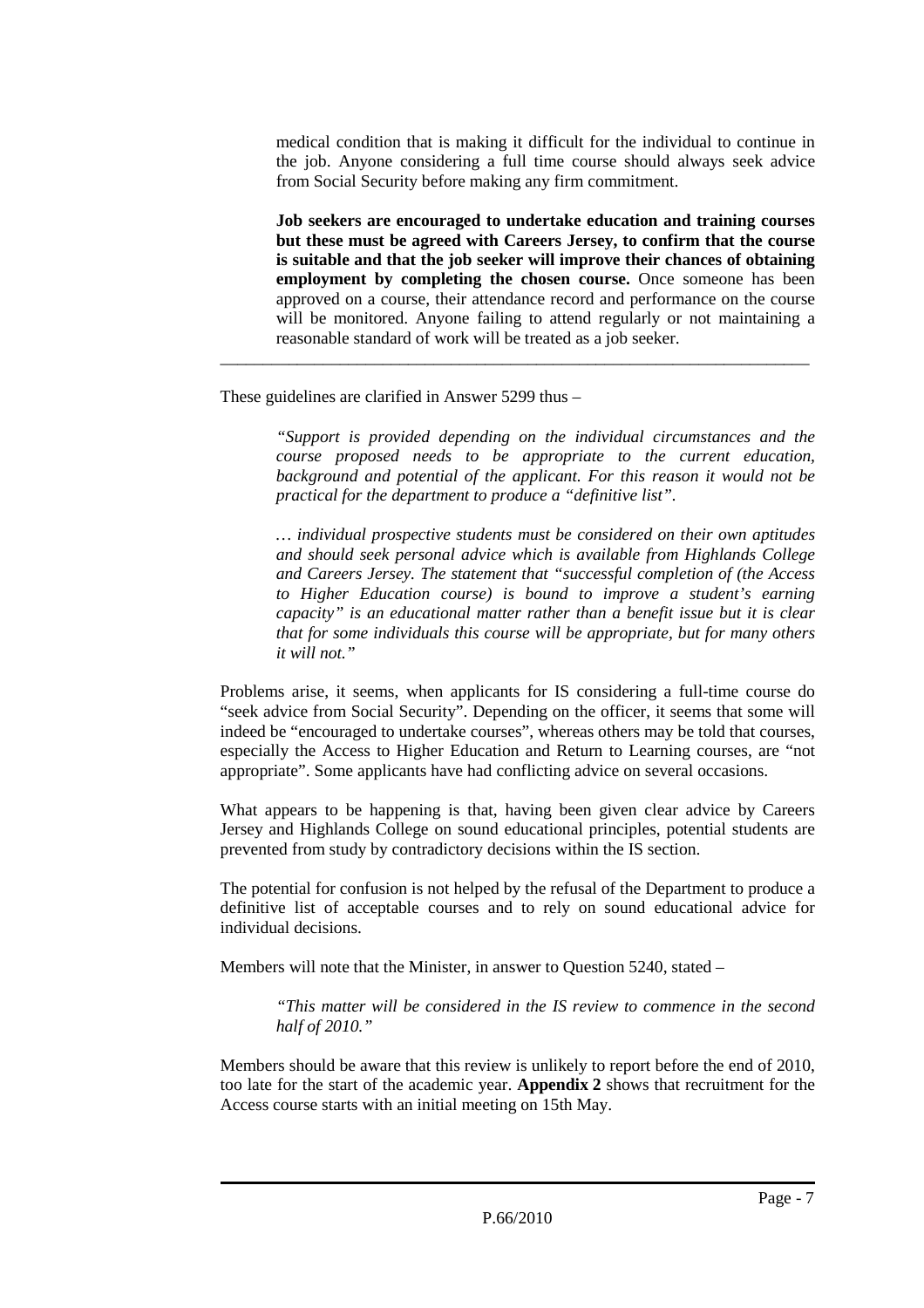# **Childcare and Study**

This situation is made worse by the complications involved in assessing the need for childcare for those parents who wish to study. A parent is eligible for childcare support in order to study, as can be seen in the IS guidelines below, but not if the child is under 5, on the grounds that a "parent" looking after a child aged under 5 is not required to work. In these cases the childcare component is not normally available.

# *7.4 Childcare component (pages 38 – 39)*

Child day care covered by Income Support includes registered day carers, preschool nurseries, after school clubs, holiday activity clubs and nannies. The care provider must be registered with the Education, Sport and Culture Department under the Day Care of Children (Jersey) Law 2002 or a nanny accredited by the Jersey Child Care Trust. It is available for children below the age of 12.

A "parent" can qualify for a childcare component to cover childcare costs if s/he is at work, is unable to look after the child because of a medical condition *or is a student*.

# *3. "parent" is a student*

If a "parent" is training or studying then a childcare component is available to cover childcare costs while the "parent" is studying. The "parent" must be undertaking a course that has been approved.

A "parent" looking after a child aged under five is not required to work in order to claim income support. If a "parent" in this situation chooses to study, the childcare component is not normally available.

The answer to Question 5299 provides some clarification but most of it is unhelpful. Thus  $-$ 

\_\_\_\_\_\_\_\_\_\_\_\_\_\_\_\_\_\_\_\_\_\_\_\_\_\_\_\_\_\_\_\_\_\_\_\_\_\_\_\_\_\_\_\_\_\_\_\_\_\_\_\_\_\_\_\_\_\_\_\_\_\_\_\_\_\_\_\_\_

*"Parents with children under the age of 5 who are able to make childcare arrangements without the need for additional financial assistance are supported through IS and may choose to study and continue to receive IS benefits".* 

So if you have supportive family members who can provide childcare for free, you can study.

*"There are alternative options for study for parents with children under the age of 5 as course fees for distance learning may be paid through an IS Special Payment".* 

Isolated distance learning is okay; learning at Highlands is not.

And here we find the probable core of the problem –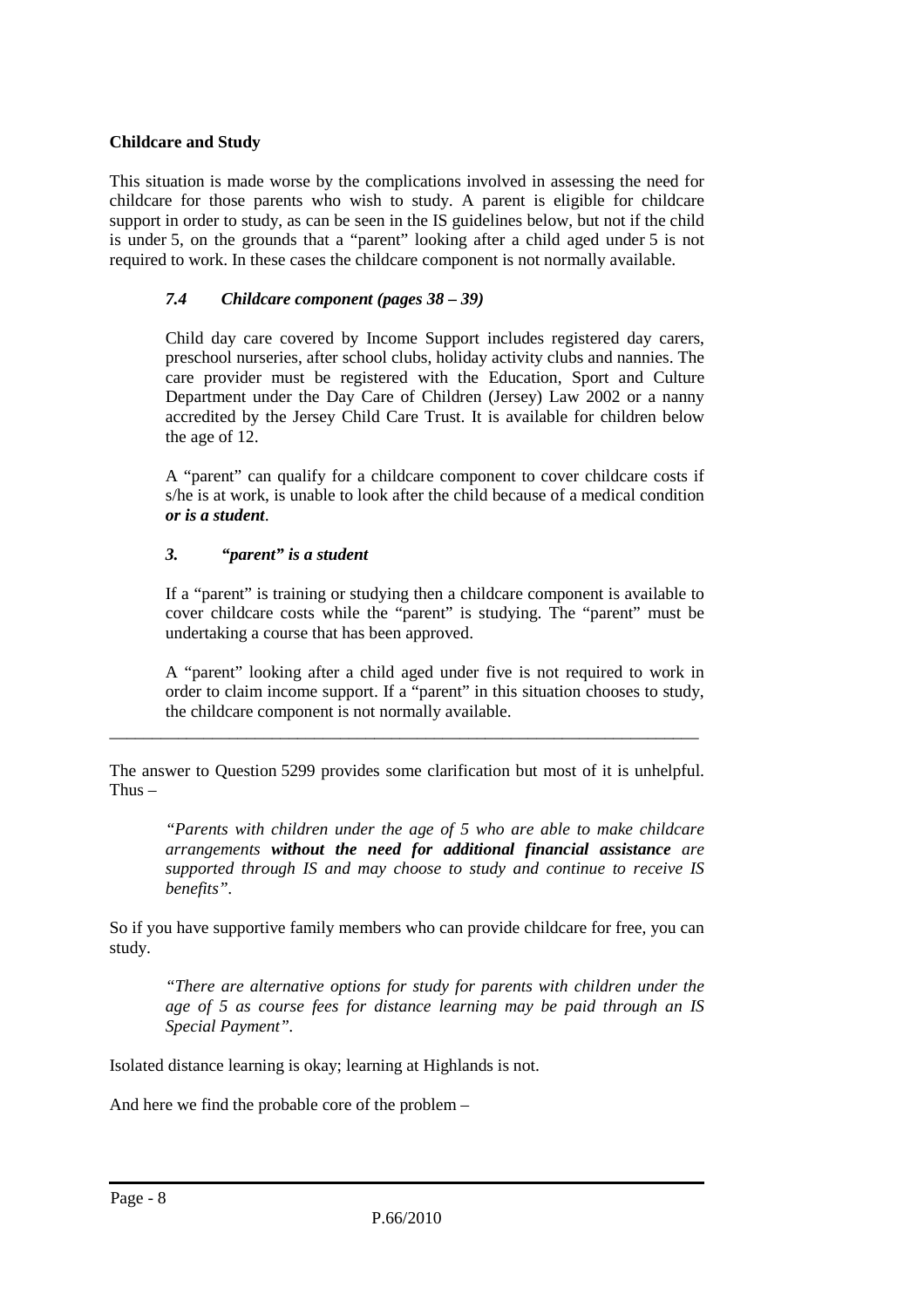*"Such support was not available under the previous benefit system and the Department would need to seek additional funding to extend Income Support to all applicants in this situation."* 

It appears that whilst enabling some parents and others to study is obviously an end to be desired, no-one thought to fund it as part of the transition to the new better-directed IS system.

The overall impact of these guidelines is to deny access to study to single parents and to some married couples with a child under 5. They effectively imply that a parent would be better off sitting at home with their child, rather than studying to improve their skills and to improve their employment prospects. This can surely not be a deliberate intention of the Minister, can it?

In one case that came to Deputy Southern's attention in 2009, the Department tried to deny a single parent the opportunity to study on the grounds that she would be so busy looking after her child when she was not at Highlands that she would be unable to study properly and might fail; this despite achieving excellent grades. In a more recent case, a student's arrangements to cover childcare after starting a course in September fell through when her ex-partner (who was minding the child) found work in the following January. This meant that she needed paid childcare in order to continue. She built up 2 months of childcare fees (a debt of over  $\pounds1,000$ ) before the issue was resolved by Deputy Southern's intervention with the Department.

#### **Financial and manpower implications**

There are no manpower costs to this proposal. Financial costs depend on numbers of parents willing and able to study and on the numbers of over-19s who wish to study or re-train to improve their prospects.

## **Additional Childcare costs for parents already on Income Support:**

Childcare costs per child would be –

0–2 years of age 1 x £5.69 x 35 hours x 39 weeks =  $\text{\textsterling}7,766$ 3 years of age  $1 \times £4.55 \times 35$  hours  $x = 39$  weeks =  $£6,210$ 

This assumes that the parent is on a one-year course and the childcare runs from September to June.

An additional 10 parents choosing to re-train or returning to study would therefore cost, perhaps £77,000. This looks like a good investment in order to, in the words of the Minister for Education, Sport and Culture –

*'enable more people to improve their skills, which in turn will help them access work as the economy recovers.'* 

#### **IS costs for adults wishing to re-train**

It is very difficult to cost this situation. However, it must be recognized that when people are made redundant they may choose to remain actively seeking work, in which case their needs will be met by Income Support. In a situation where recovery is prolonged, opportunities to find work will remain limited. The better option for some,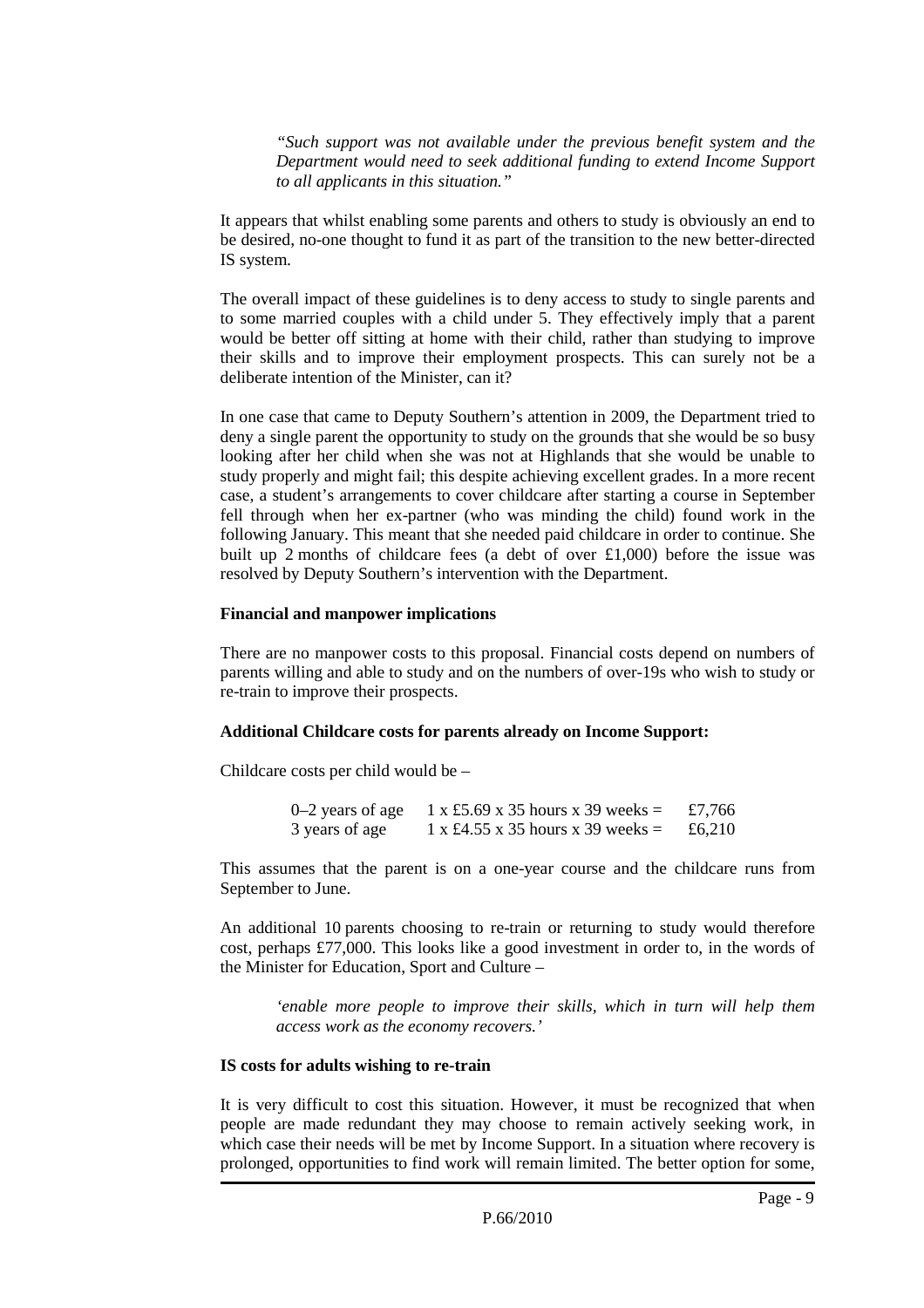although it is unlikely that this would ever be a large number, might be to re-train. Again, Income Support will meet their living costs, but this is not additional money.

If individuals have been made redundant from full-time employment (not previously receiving IS) and wish to enter full-time study, the costs could be anything from –

• single person living with relatives: £92.12 x 52 weeks =  $\text{\pounds}4,790.24$ (equivalent to students age 16 – 19 who receive this automatically)

to

● married person supporting, say, partner and 2 children in rented accommodation: £607.25 x 52 weeks = £31,577.

Taking the average of these 2 examples, the following budget would be needed –

| Number of claims | Annual cost |
|------------------|-------------|
| 10               | £181,836    |
|                  | £363,672    |

Again, this is not an additional spend, but a spend on training rather than job-seeking.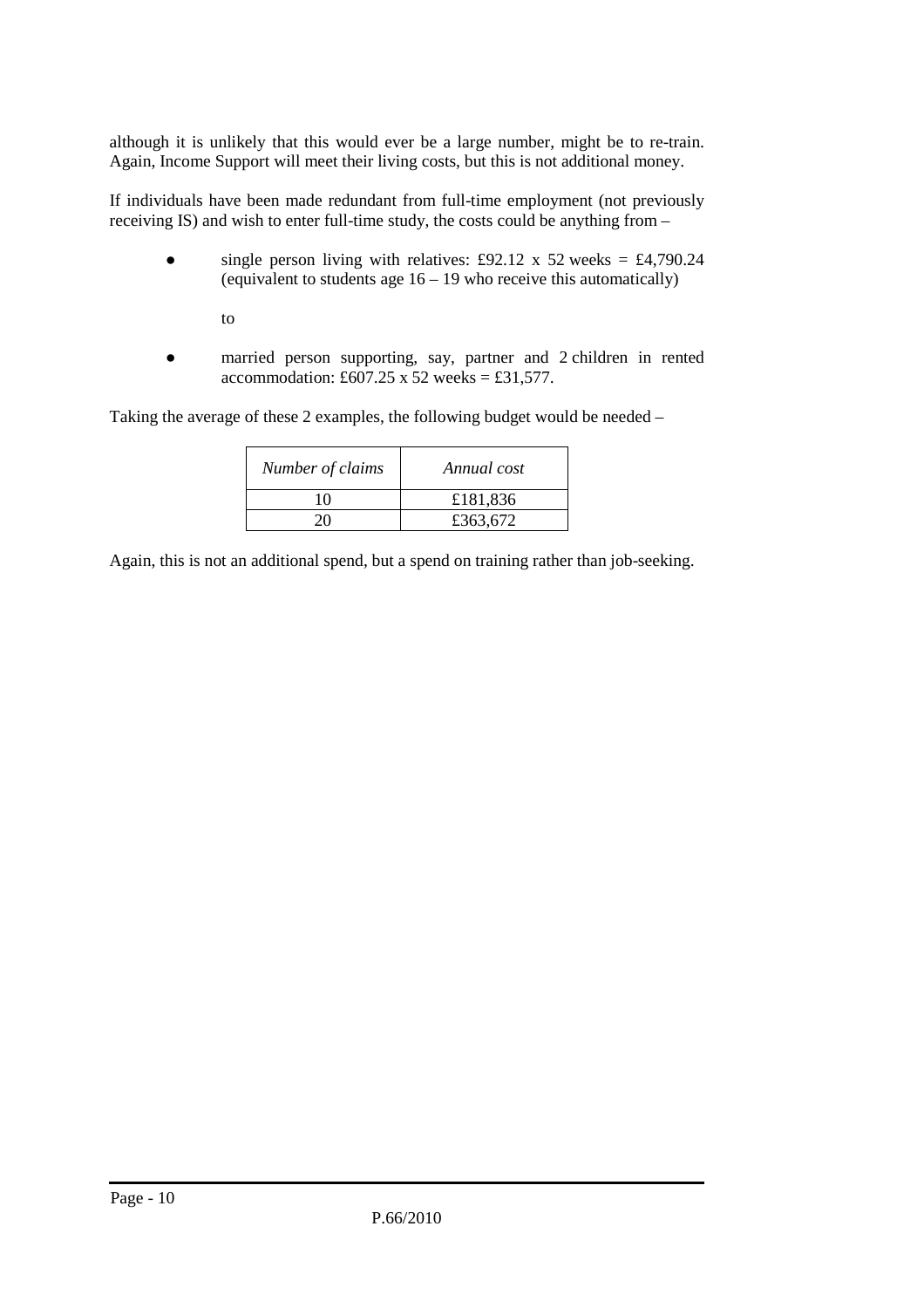#### **WRITTEN QUESTION TO THE MINISTER FOR SOCIAL SECURITY BY DEPUTY S. PITMAN OF ST. HELIER ANSWER TO BE TABLED ON TUESDAY 20th APRIL 2010**

#### **Question**

"Will the Minister accept that the treatment of those on Income Support wishing to undertake educational/training at Highlands or elsewhere has led to inconsistent advice being given to applicants in some cases? Will he produce a definitive list of what courses are acceptable and ensure that all Income Support staff and applicants are made aware of it?

Will he also ensure that the "access to Education" course, successful completion of which is bound to improve a student's earning capacity, is accepted on this list, and if not why not?

Will he further commit himself to review the guidance on access to childcare components which precludes parents with children under five years of age from accessing childcare in order to study?"

#### **Answer**

There are clear guidelines regarding the treatment of those on Income Support (IS) wishing to undertake education/training. Officers in the Department work closely with Careers Jersey and Highlands College to support potential applicants. The application forms individuals are required to complete when applying to enrol on a course at Highlands College include information regarding Income Support.

Support is provided depending on the individual circumstances and the course proposed needs to be appropriate to the current education, background and potential of the applicant. For this reason it would not be practical for the Department to produce a "definitive list".

Highlands College provides two courses designed for adults wishing to return to education. There is a Return to Study course for individuals who left school with few, or no, qualifications and an Access to Higher Education course for those who already have some qualifications and work experience. As stated above individual prospective students must be considered on their own aptitudes and should seek personal advice which is available from Highlands College and Careers Jersey. The statement that "successful completion of (the Access to Higher Education course) is bound to improve a student's earning capacity" is an educational matter rather than a benefit issue but it is clear that for some individuals this course will be appropriate, but for many others it will not.

Parents with children under the age of 5 who are able to make childcare arrangements without the need for additional financial assistance are supported through IS and may choose to study and continue to receive IS benefits.

The additional cost of including childcare within the IS benefit to support a parent of a child under 3 for 39 weeks of full-time study (September to June) would be up to  $£7,712.25$ . This support is not usually provided, although exceptional circumstances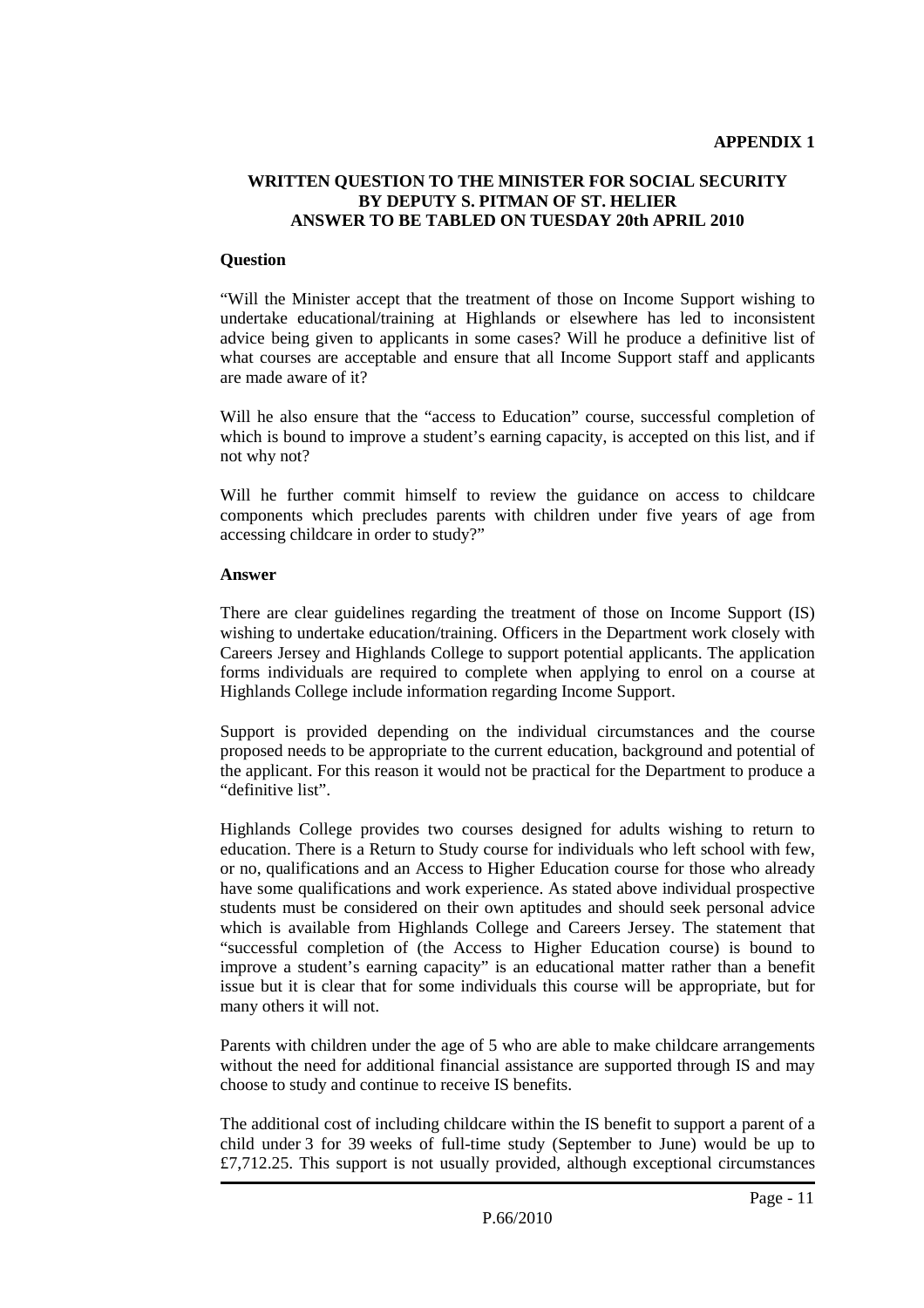will always be considered. Such support was not available under the previous benefit system and the Department would need to seek additional funding to extend Income Support to all applicants in this situation.

Following the introduction by Education, Sport and Culture of 20 hours' free termtime nursery provision to 3 and 4 year-olds from September 2009, the opportunities for parents with children just below school age to be able to make arrangements for their own study has increased.

There are alternative options for study for parents with children under the age of 5 as course fees for distance learning may be paid through an IS Special Payment.

This matter will be considered in the IS review to commence in the second half of 2010.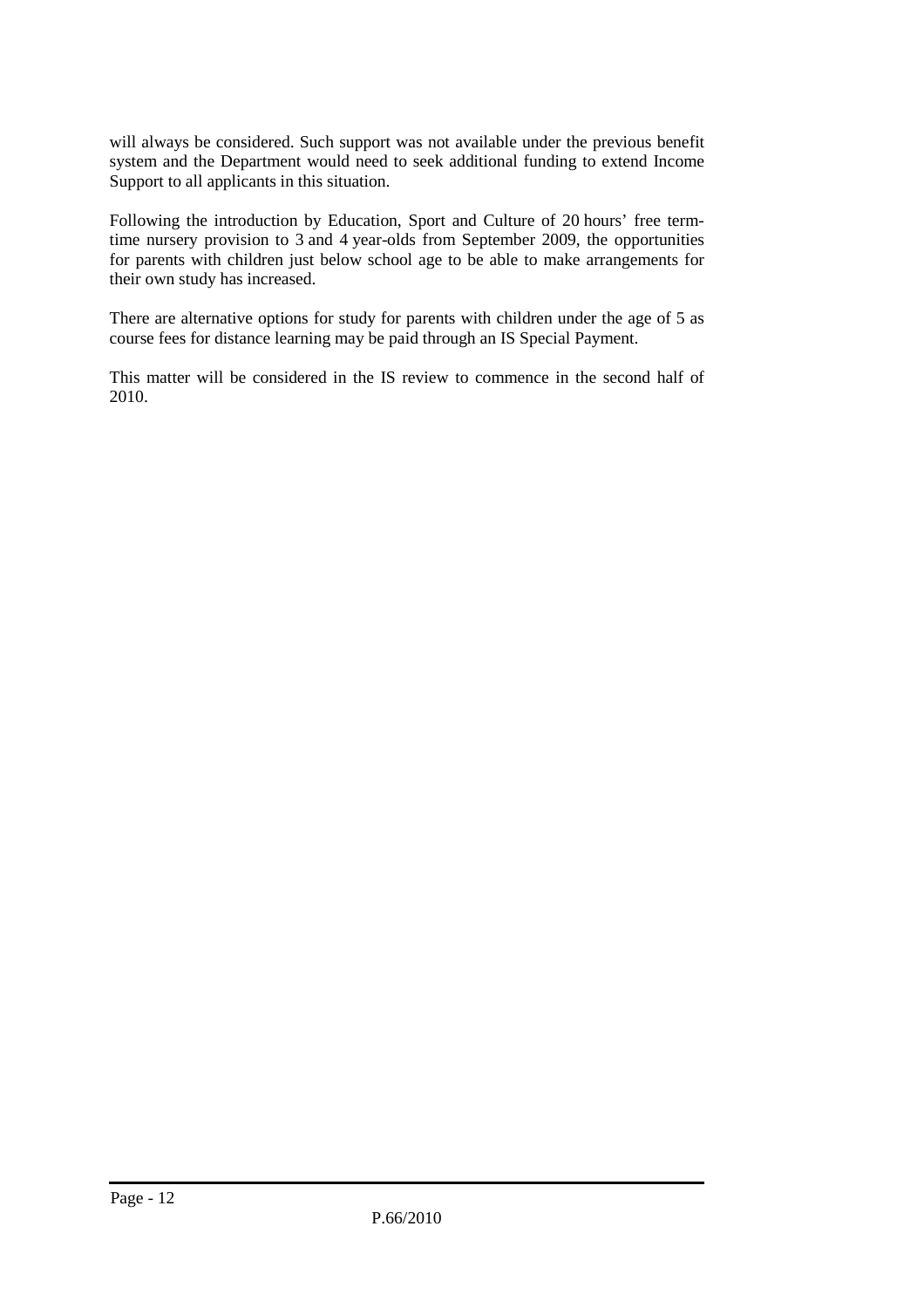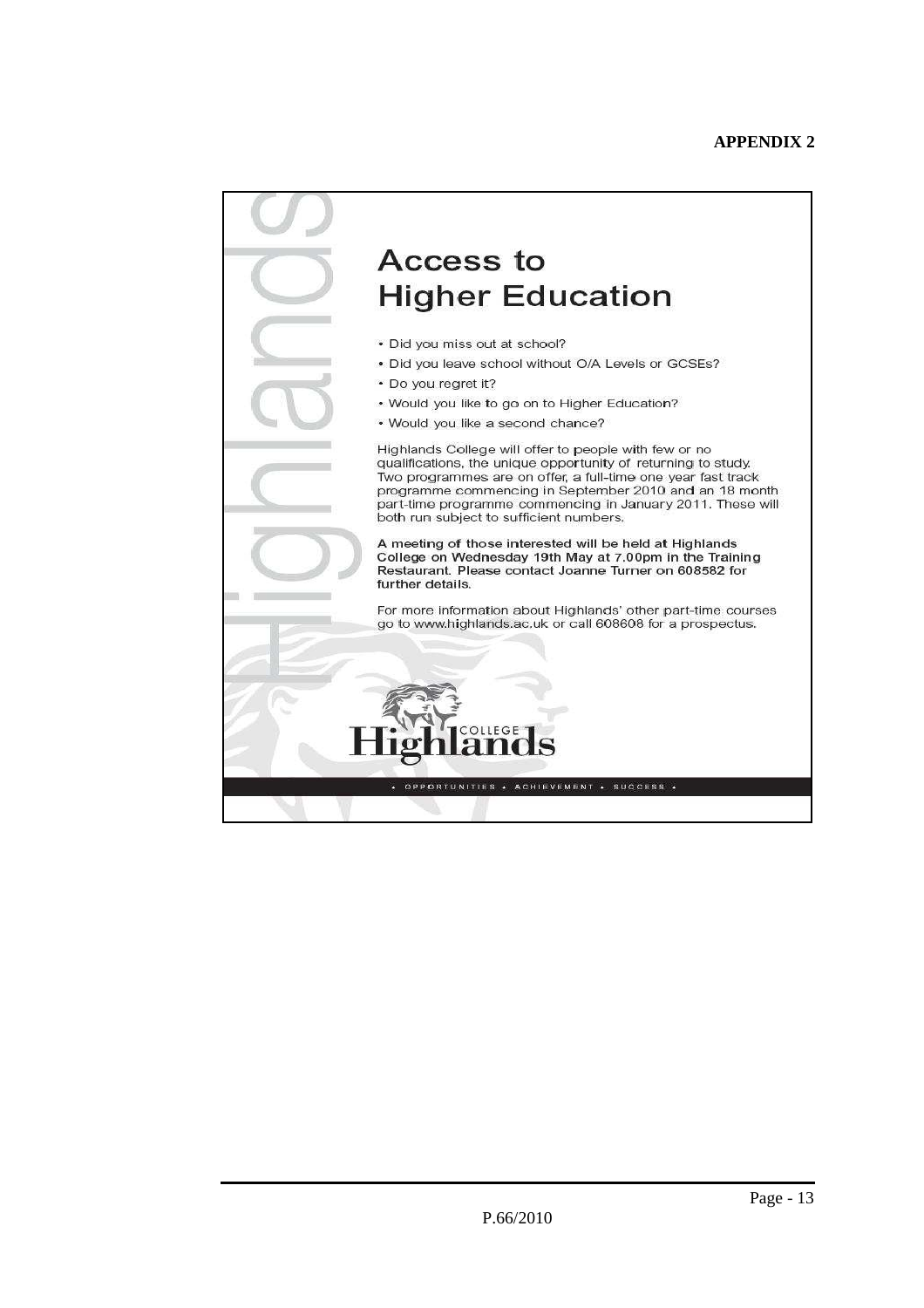# **APPENDIX 3**

#### **Income Support and Applicants to Highlands College Paper for the HSSH Scrutiny Panel**

#### **Professor Edward Sallis OBE and Christine Wilson Highlands College**

#### **1. Remit**

Highlands College has been asked to provide the HSSH Scrutiny Panel with information on:

- Whether applicants for College courses are having difficulty in obtaining "funding".
- How applicants are assessed for courses such as Access to Learning and Return to Study and whether Highlands provides a recommendation to Social Security as to an applicant's suitability so they can obtain "funding".
- Whether single parents receive consistent advice on "funding" support.

# **2. Funding**

It is important to be clear as to what is meant by the term "funding".

Students at Highlands who study full-time have their tuition paid under the Highlands funding formula, providing they meet the eligibility criteria which require them to be Jersey or EU residents and if in the latter category to have been resident in the Island for five years.

This means that applicants in receipt of Income Support are eligible for a free place at Highlands providing they meet the entry requirement for the course they intend to study for.

The discussion of funding in the context of this paper refers to whether students are eligible to receive Income Support whilst studying.

## **3. Working with Social Security**

Highlands works closely with Social Security on a wide range of issues. There is, for example, an information sharing agreement with Income Support and regular meetings are held on a wide range of issues.

Highlands has Fiscal Stimulus Funding for 2010/2011 and will continue to offer both Access and Return to Study. Whether the programmes will continue in the longer term will depend on the outcomes of the Comprehensive Spending Review and the success of the growth bid the College has made.

The recession and the increase in unemployment meant that there has been an increase in applications for Highlands Return to Study and Access to Higher Education